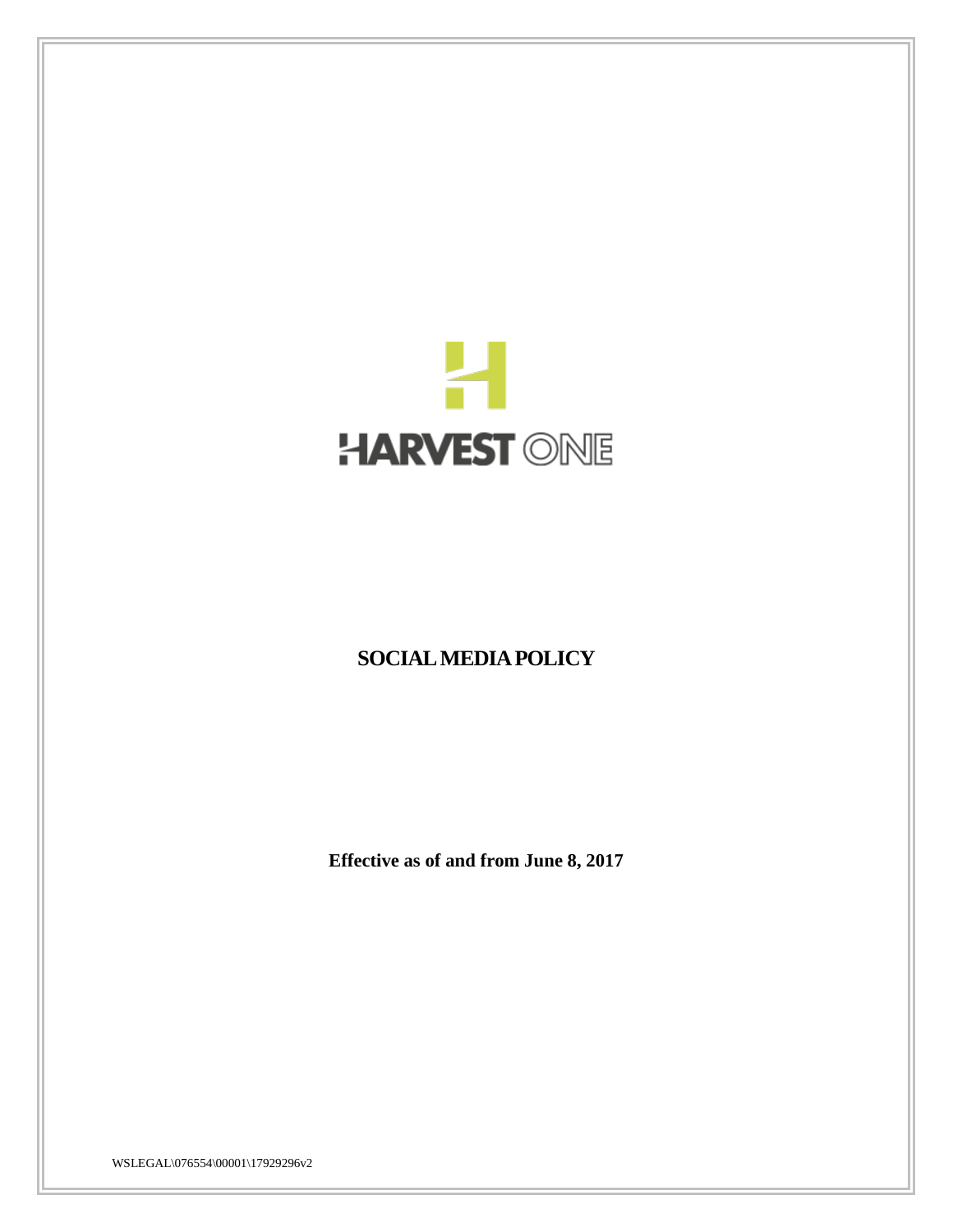# **HARVEST ONE CANNABIS INC.**

## **SOCIAL MEDIA POLICY**

## **1.0 PURPOSE OF THIS POLICY**

This document applies to all Harvest One Cannabis Inc. ("**Harvest**") employees who are creating or contributing to blogs, wikis or social networks, discussion forums, or any other kind of social media – whether on www.harvestone.ca or otherwise. Harvest recognizes that online collaboration platforms are fundamentally changing the way individuals and organizations communicate, and this policy is designed to offer practical guidance for responsible, constructive communications via social media channels for employees while protecting the best interests of Harvest.

This document is designed to help you:

- Communicate on social networking platforms as a Harvest employee;
- Engage appropriately with audiences online; and
- Be most effective in this up-close-and-personal, ever-changing environment.

If you have any questions please contact the CEO for guidance.

#### **2.0 APPLICATION, SCOPE AND DISTRIBUTION OF THIS POLICY**

Harvest empowers employees to use social media to facilitate collaboration and innovation. Employees **must** adhere to the policies in this document and when using social media. It is very important to avoid misusing intellectual property or disclosing any confidential or restricted information. It is important to remember that the rules for proper behaviors outside the internet also apply inside the "online" world. If you are unsure of whether to post, comment or respond on social sites, please contact the CEO for guidance.

Some policy statements included in this document may be implemented differently depending on regional, local, and geographic differences. When in doubt, you may contact the CEO for guidance.

All information contained within this document is subject to any applicable country, state and/or local laws. This policy will not be interpreted or enforced in any way that would interfere with an employee's rights under the *Canada Labour Code* or the *Ontario Employment Standards Act*.

#### **3.0 POLICY**

(a) **When you are participating on social networking sites using your personal social media accounts, be transparent that your thoughts are your own** if discussing official Harvest business. Use your real identity—no aliases—and disclose your affiliation with Harvest. If you believe your posting might lead to any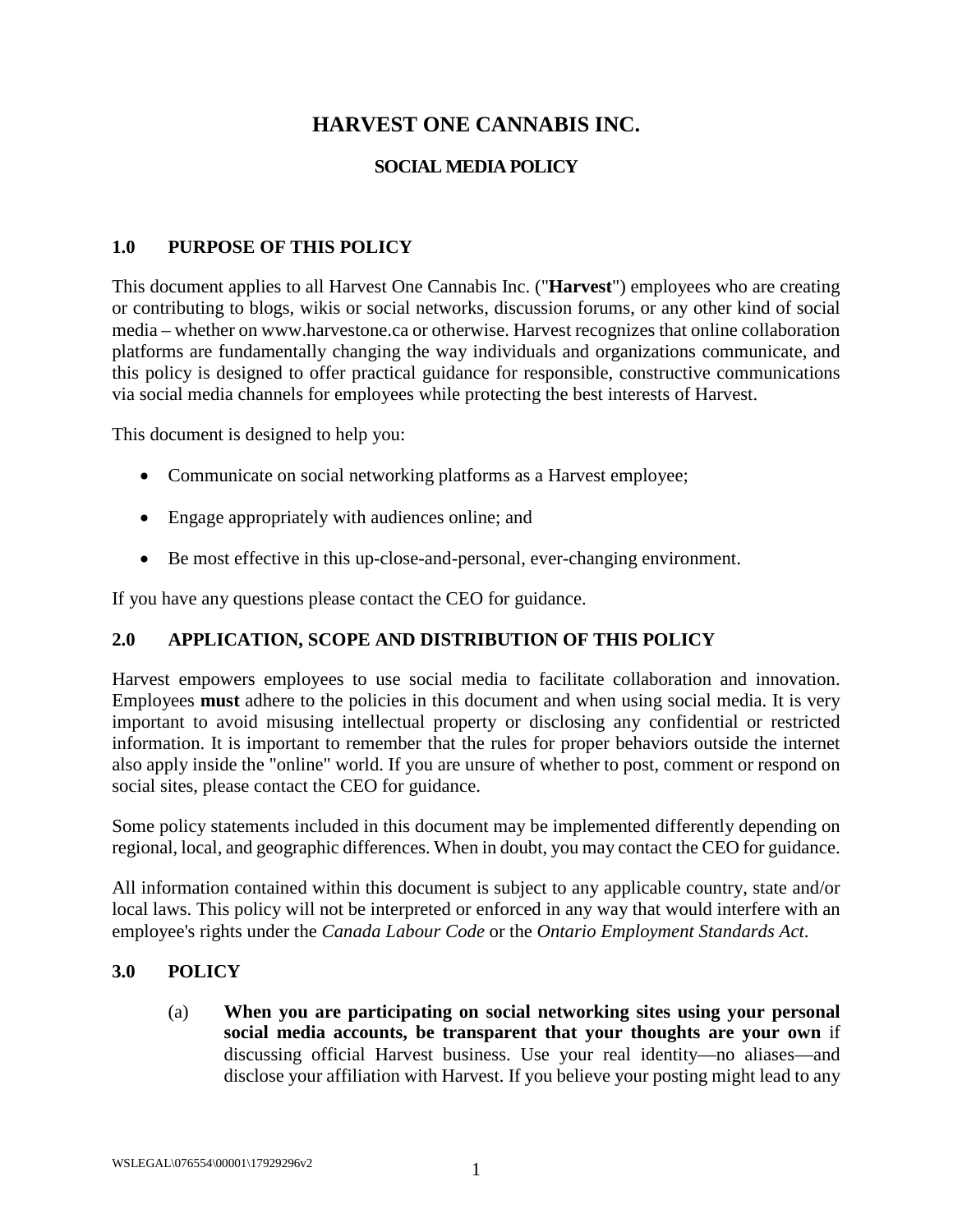confusion with viewers about whether you are speaking on behalf of Harvest, you should clearly and specifically state as follows:

#### **Twitter disclaimer**:

"These tweets are my own, not Harvest's."

#### **Disclaimer for blogs sponsored by Harvest**:

"Some of the individuals posting to this site, including the moderators, work for Harvest. Opinions expressed here and in any corresponding comments are the personal opinions of the original authors, not those of Harvest."

#### **Third-party blog disclaimer**:

"The opinions expressed in this blog are my own views and not those of Harvest."

- (b) **Do not commit Harvest** to any action unless you have the authority to do so.
- (c) **Do not post any business-related confidential or internal-use–only information (marked "For Internal Use Only") that you obtain or learn about as part of your job duties with Harvest**. Such information includes the following examples: information regarding the development of systems, products, processes and technology; personally identifiable information (such as telephone numbers, Social Insurance numbers, credit and debit card numbers or financial account numbers) of Harvest's employees, customers, vendors, or competitors; nonpublic financial information; marketing strategies; regulatory or licensing information; inventions not yet patented; or other business-related confidential or proprietary information.
- (d) **Respect all copyright and intellectual property laws** including those protecting music, videos, text and photographs belonging to Harvest or third parties.
- (e) **Respect financial disclosure laws. Be very careful when making statements about Harvest's financial performance, and do not make statements that in any way could violate provincial securities laws such as the disclosure of material, nonpublic information**. For example, it is illegal to communicate or give a "tip" on inside information to others so that they may buy or sell stocks or securities. See the Insider Trading and Blackout Period Policy for more information.
- (f) **If you are representing yourself as a Harvest employee on social networking sites like LinkedIn, you may not provide professional references** for any current or former Harvest employee, contactor, vendor, or contingent worker on Harvest's behalf. However, you may provide a personal reference or recommendation for current or former Harvest employees, contractors, vendors, and contingent workers provided a) the statements made and information provided in the reference are factually accurate; and b) you include the following disclaimer: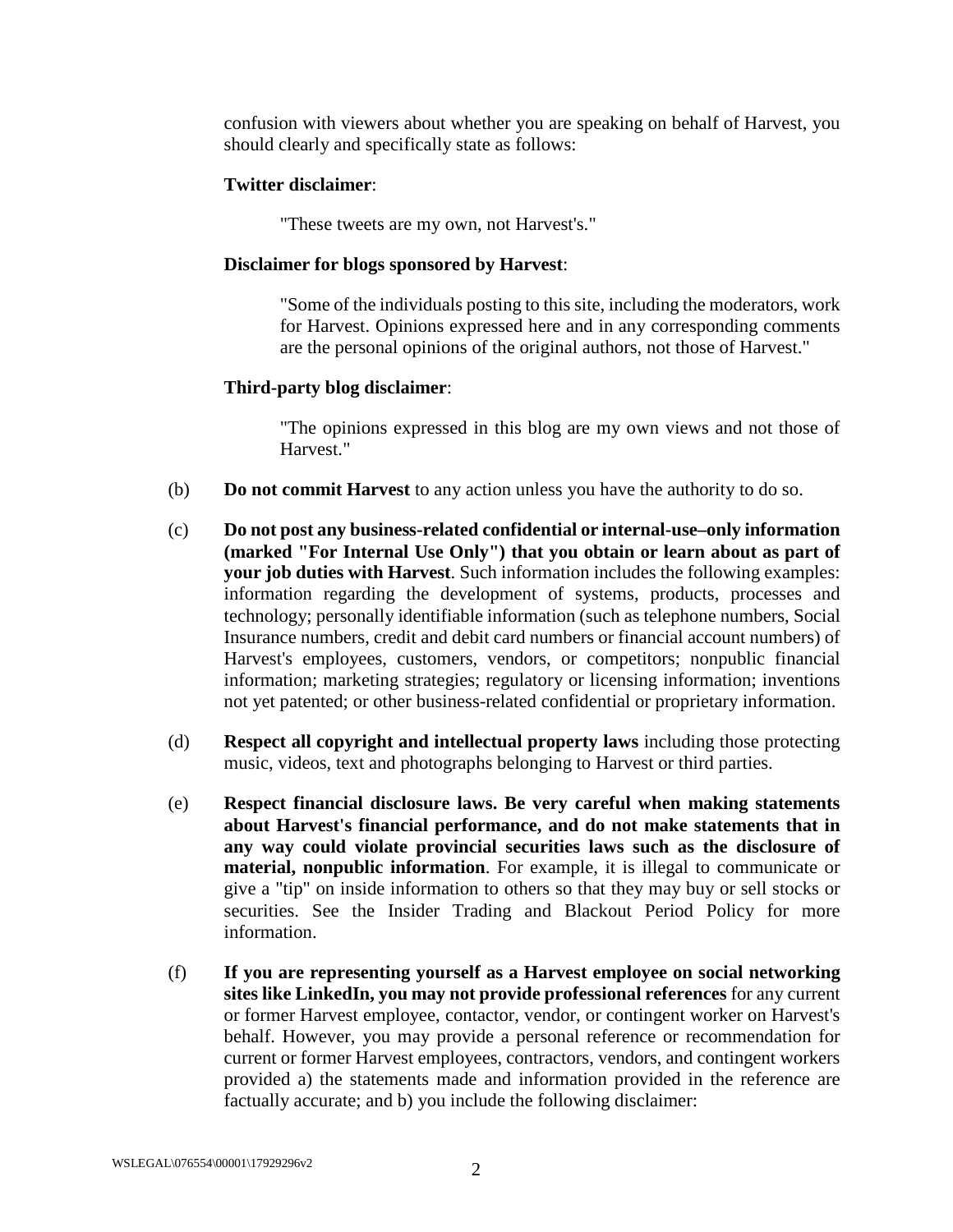*"This reference is being made by me in a personal capacity. It is not intended and should not be construed as a reference from Harvest One Cannabis Inc. or any of its affiliated entities."*

- (g) **Respect privacy; never ask for personal social networking passwords**. Although making a "friend" request to colleagues is permitted, a request to obtain their passwords is not. To ensure that the privacy of your personal blogs and social networking sites is preserved, do not ask employees, colleagues, or Harvest job applicants for their personal login passwords.
- (h) If you manage Harvest's (or a subsidiary company's) social media accounts for business and leave your job or the company, you must provide your Harvest manager with the login information to the social media accounts that Harvest owns prior to your departure.
- (i) **Do not post anything that is maliciously false, abusive, threatening or defamatory**. You should not post content that is defamatory, discriminatory, harassing, or in violation of Harvest's policies against discrimination, harassment, or hostility on account of age, race, religion, sex, ethnicity, nationality, disability, or other protected class, status, or characteristic. You should not unlawfully disparage Harvest products or services, or the products or services of our vendors or competitors. Examples of such conduct include offensive posts meant to intentionally harm someone's reputation and posts that could contribute to a hostile work environment on the basis of age, race, religion, sex, ethnicity, nationality, disability or other protected class, status or characteristic.
- (j) **Do not engage with the news media or industry analysts to discuss official Harvest strategy** and/or business on Harvest's behalf without CEO and Investor Relations consultation and approval. To ensure that Harvest communicates with the media in a consistent, timely, and professional manner about matters related to the company, consult the CEO before responding.
- (k) **If you see something online that alleges potentially unlawful or unethical conduct** (for example, illegal, unsafe or unethical conduct by a Harvest employee, contractor or vendor), **please immediately escalate this event to the CEO**.

## **4.0 ENFORCEMENT**

#### **4.1 Compliance Measurement**

Compliance with Harvest policies is required. Compliance to this policy is verified through various methods, including but not limited to reports from available business tools, internal and external audits, self-assessment, and/or feedback to the policy owner.

Harvest reserves the right to modify or eliminate any or all parts of this document; you are responsible for regularly reviewing it to remain up-to-date. Violations of the provisions in this document may result in disciplinary action up to and including termination of employment. Harvest will communicate any significant changes to this document.